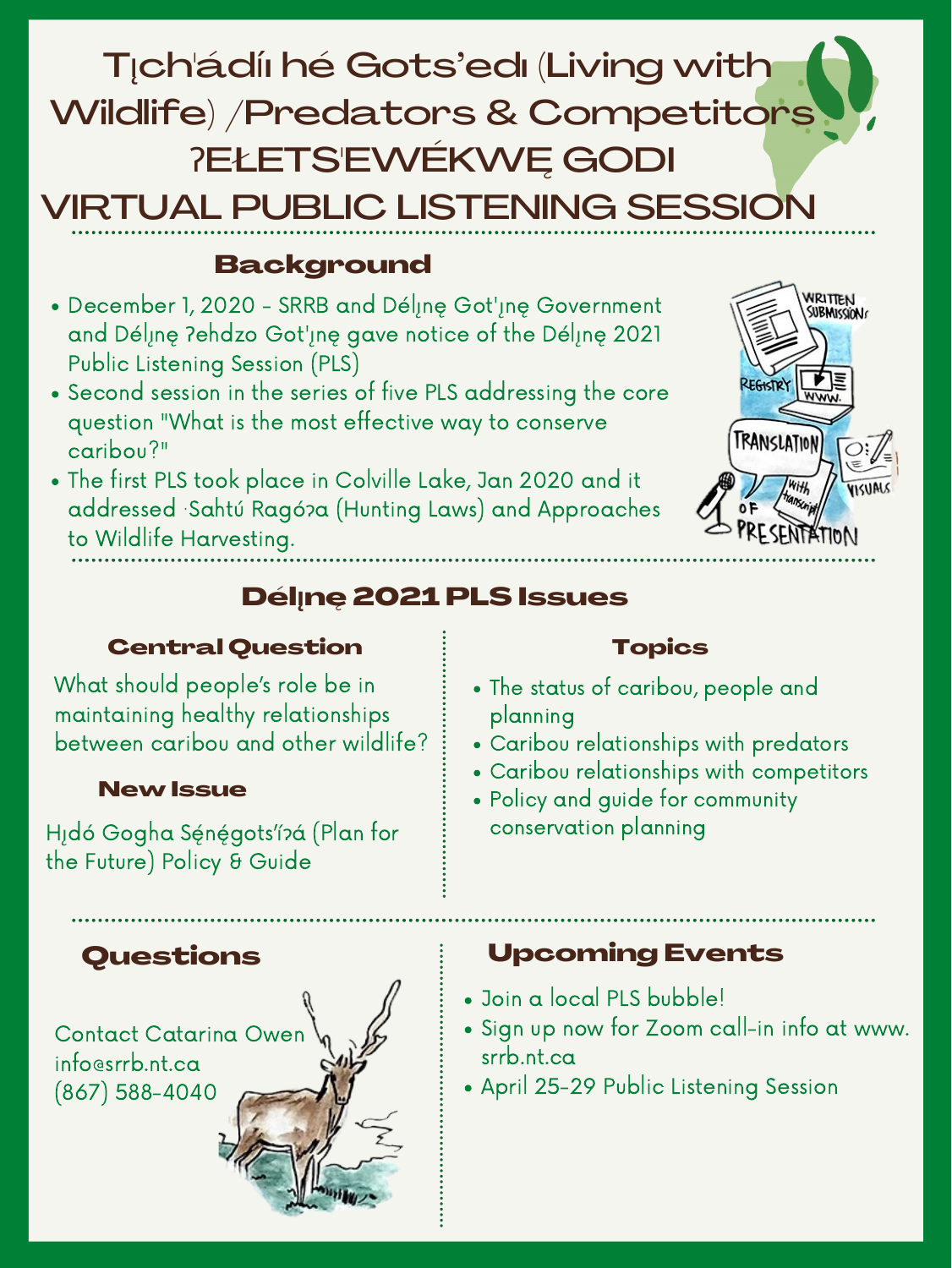On December 1, 2020, the ?ehdzo Got'ı̯nę Gots'ę́ Nákedı (Sahtu Renewable Resources Board – SRRB), with its co-hosts the Délinę Got'inę Government and Délinę ?ehdzo Got'inę (Renewable Resources Council), gave notice of the Délinę 2021 Public Listening Session (PLS). This was scheduled as the second in the series of five PLS planned by the SRRB addressing the core question, "What is the most effective way to conserve caribou?" The first PLS had taken place in Colville Lake on January 21-23, 2020. The Colville 2020 PLS addressed Sahtú Ragó?a (Hunting Laws) and Approaches to Wildlife Harvesting. The Délinę 2021 PLS is scheduled to take place on April 25-29, 2022.

## DÉLĮNĘ 2021 PUBLIC LISTENING SESSION

Sahtú Renewable Resources Board (SRRB)

Learn more at www.srrb.nt.ca

# Background

## Dél**ı̨**nę 2021 PLS Issues

#### Dél**ı̨**nę 2021 PLS Central Issue

The Délinę 2021 PLS is focused on caribou relationships with other wildlife, including predators and competitors. What should people's role be in maintaining healthy relationships between caribou and other wildlife? This will be an opportunity to share information about the status of caribou, people and planning, as well as relationships between caribou, predators and competitors. Parties and the public will discuss any measures that should be taken for caribou conservation with respect to díga (wolves) and pajire (muskoxen), for example.



The SRRB expects to continue supporting the development of Hidó Gogha Sę́nę́gots'ípa (Plans for the Future - HGS) that will be submitted by the SRRB for review and approval. The HGS Policy & Guide is intended to give communities an overview of what a planning process looks like, and what the SRRB looks for when reviewing a plan.



#### New Issue for Dél**ı̨**nę 2021 PLS

· Hıdó Gogha Sę́nę́gots'í?a (Plan for the Future) Policy & Guide

## Questions

Contact Catarina Owen info@srrb.nt.ca (867) 588-4040